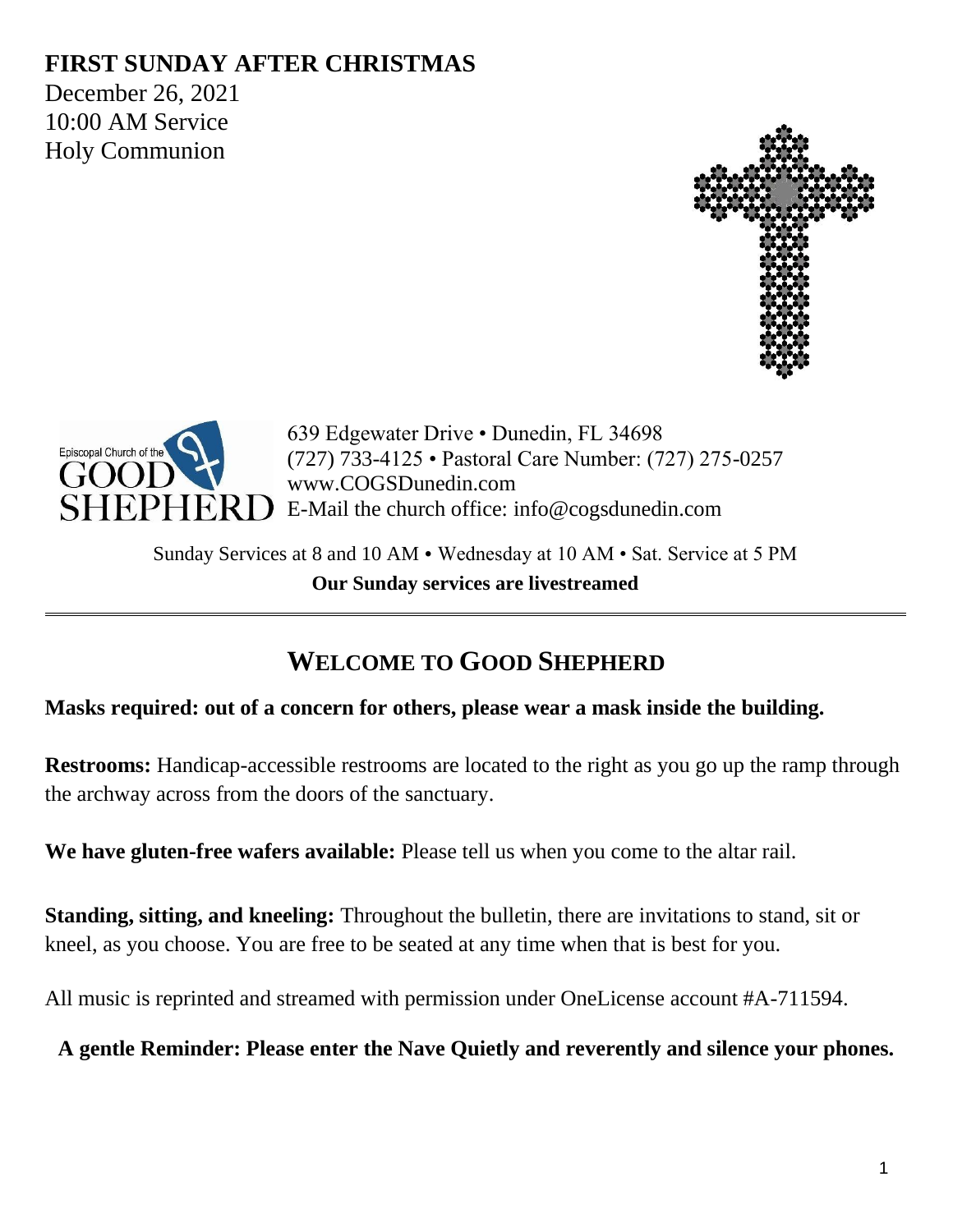## **GATHERING FOR WORSHIP**

**VOLUNTARY** Of the Father's Love Begotten Wilbur Held *[During the Voluntary, please prepare for worship by observing attentive silence.]* **WELCOME AND ANNOUNCEMENTS**

**PROCESSIONAL HYMN 102** st. 1,2,5 Once in Royal David's City TUNE: IRBY

**Once in royal David's city stood a lowly cattle shed, where a mother laid her baby in a manger for his bed: Mary was that mother mild, Jesus Christ her little child.** 

**He came down to earth from heaven, who is God and Lord of all, and his shelter was a stable, and his cradle was a stall; with the poor, the scorned, the lowly lived on earth our Savior holy.** 

**And our eyes at last shall see him, through his own redeeming love; for that child who seemed so helpless is our Lord in heaven above; and he leads his children on to the place where he is gone.** 

### **THE OPENING ACCLAMATION**

*Celebrant* Blessed be God: Father, Son, and Holy Spirit. *People* **And blessed be God's kingdom, now and for ever. AMEN.**

#### **COLLECT FOR PURITY**

*All* **Almighty God, unto whom all hearts are open, all desires known, and from whom no secrets are hid. Cleanse the thoughts of our hearts by the inspiration of thy Holy Spirit, that we may perfectly love thee, and worthily magnify thy holy Name; through Christ our Lord. Amen.**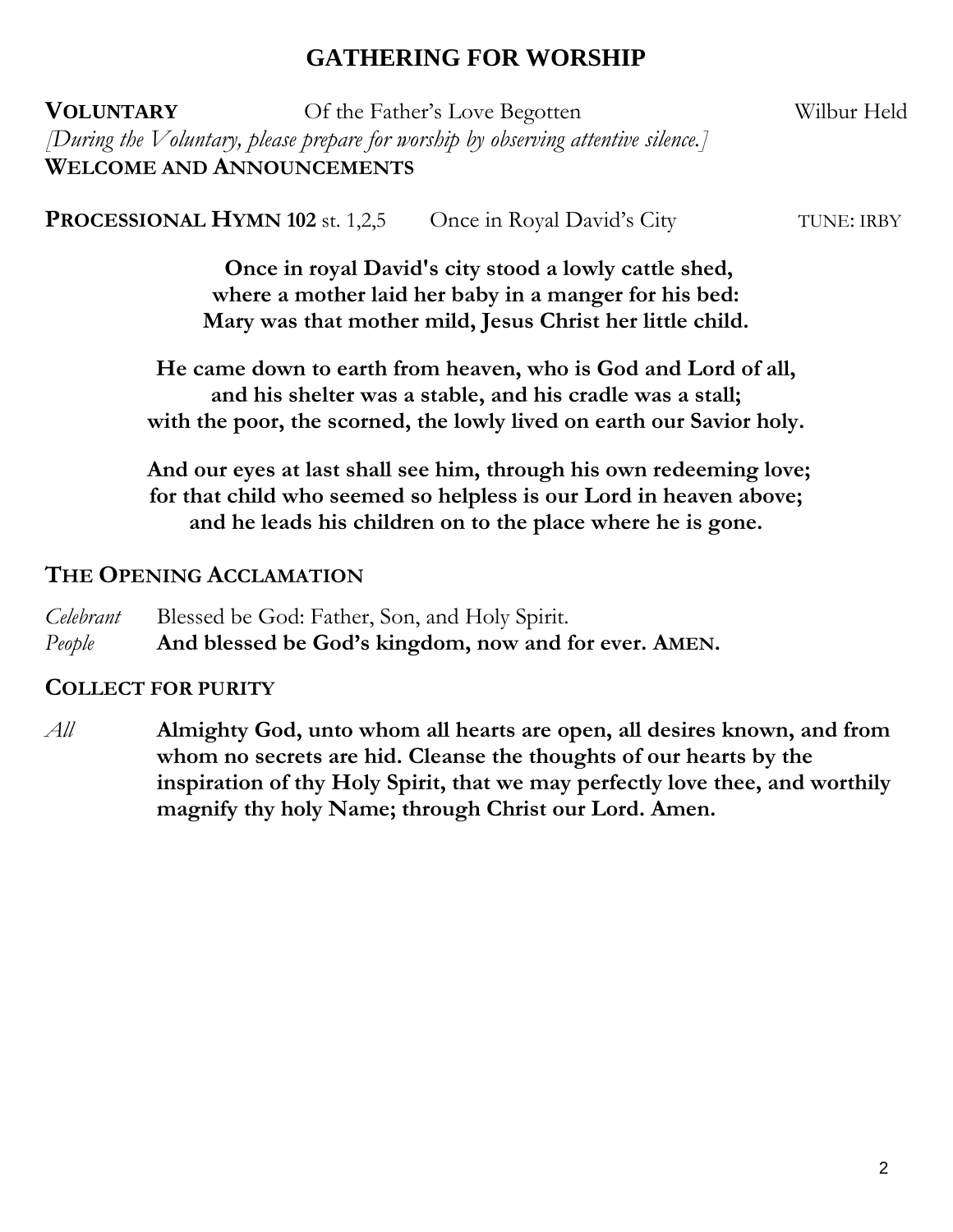**God rest you merry, gentlemen, let nothing you dismay; Remember Christ our Savior was born on Christmas Day, To save us all from Satan's power when we were gone astray. O tidings of comfort and joy, comfort and joy; O tidings of comfort and joy!**

**Now to the Lord sing praises, all you within this place, And with true love and charity each other now embrace; This holy tide of Christmas doth bring redeeming grace. O tidings of comfort and joy, comfort and joy; O tidings of comfort and joy!**

## **THE COLLECT OF THE DAY**

*Celebrant* The Lord be with you.

*People* **And also with you.**

*Celebrant* Let us pray… Almighty God, you have poured upon us the new light of your incarnate Word: Grant that this light, enkindled in our hearts, may shine forth in our lives; through Jesus Christ our Lord, who lives and reigns with you, in the unity of the Holy Spirit, one God, now and for ever. Amen. *All* **AMEN**.

# **THE WORD OF GOD**

#### *The people sit.*

THE FIRST READING: **ISAIAH 61:10-62:3**

*Lector The First Reading is taken from Isaiah chapter 61…*

I will greatly rejoice in the Lord, my whole being shall exult in my God; for he has clothed me with the garments of salvation, he has covered me with the robe of righteousness, as a bridegroom decks himself with a garland, and as a bride adorns herself with her jewels. For as the earth brings forth its shoots, and as a garden causes what is sown in it to spring up, so the Lord God will cause righteousness and praise to spring up before all the nations. For Zion's sake I will not keep silent, and for Jerusalem's sake I will not rest, until her vindication shines out like the dawn, and her salvation like a burning torch. The nations shall see your vindication, and all the kings your glory; and you shall be called by a new name that the mouth of the Lord will give. You shall be a crown of beauty in the hand of the Lord, and a royal diadem in the hand of your God.

*Lector* The Word of the Lord. *People* **Thanks be to God.**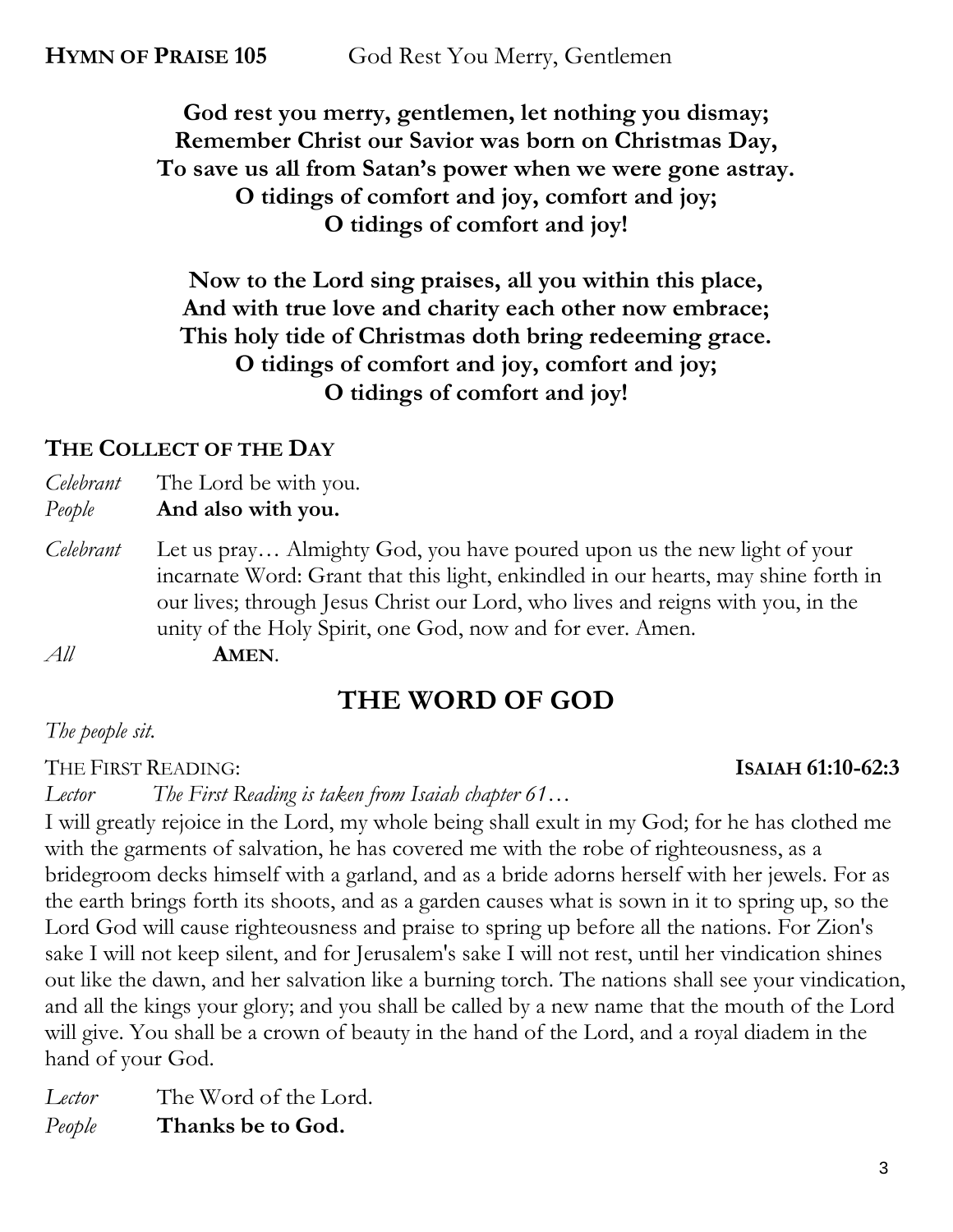**Worship the Lord, Jerusalem, Praise God, O Israel; The Lord has made your gates secure and blessed your children well.**

**Upon your borders, God makes peace, The wheat fields give us flour; You, Lord, send your command on earth, Your word speeds forth with power.**

**Who can with stand the freezing cold, The hoar frost, hail and snow? Yet when you send your word and wind They melt and water flow.**

**You give to Israel your word, Your just decrees, but yet You have not shown to other lands Your law, Alleluia!**

## **THE SECOND READING** Galatians 3:23-25; 4:4-7

### *Lector The Second Reading is taken from Galatians chapter 3…*

Now before faith came, we were imprisoned and guarded under the law until faith would be revealed. Therefore the law was our disciplinarian until Christ came, so that we might be justified by faith. But now that faith has come, we are no longer subject to a disciplinarian. But when the fullness of time had come, God sent his Son, born of a woman, born under the law, in order to redeem those who were under the law, so that we might receive adoption as children. And because you are children, God has sent the Spirit of his Son into our hearts, crying, "Abba! Father!" So you are no longer a slave but a child, and if a child then also an heir, through God.

*Lector* The Word of the Lord. *People* **Thanks be to God.**

*All stand as able.*

**THE GOSPEL ACCLAMATION H107** Good Christian Friends, Rejoice IN DULCI JUBILO **Good Christian friends, rejoice with heart and soul and voice; now ye hear of endless bliss; Jesus Christ was born for this! He hath opened heaven's door, and we are blest for evermore. Christ was born for this! Christ was born for this!**

> **Good Christian friends, rejoice with heart and soul and voice; now ye need not fear the grave: Jesus Christ was born to save! Calls you one and calls you all to gain his everlasting hall. Christ was born to save! Christ was born to save!**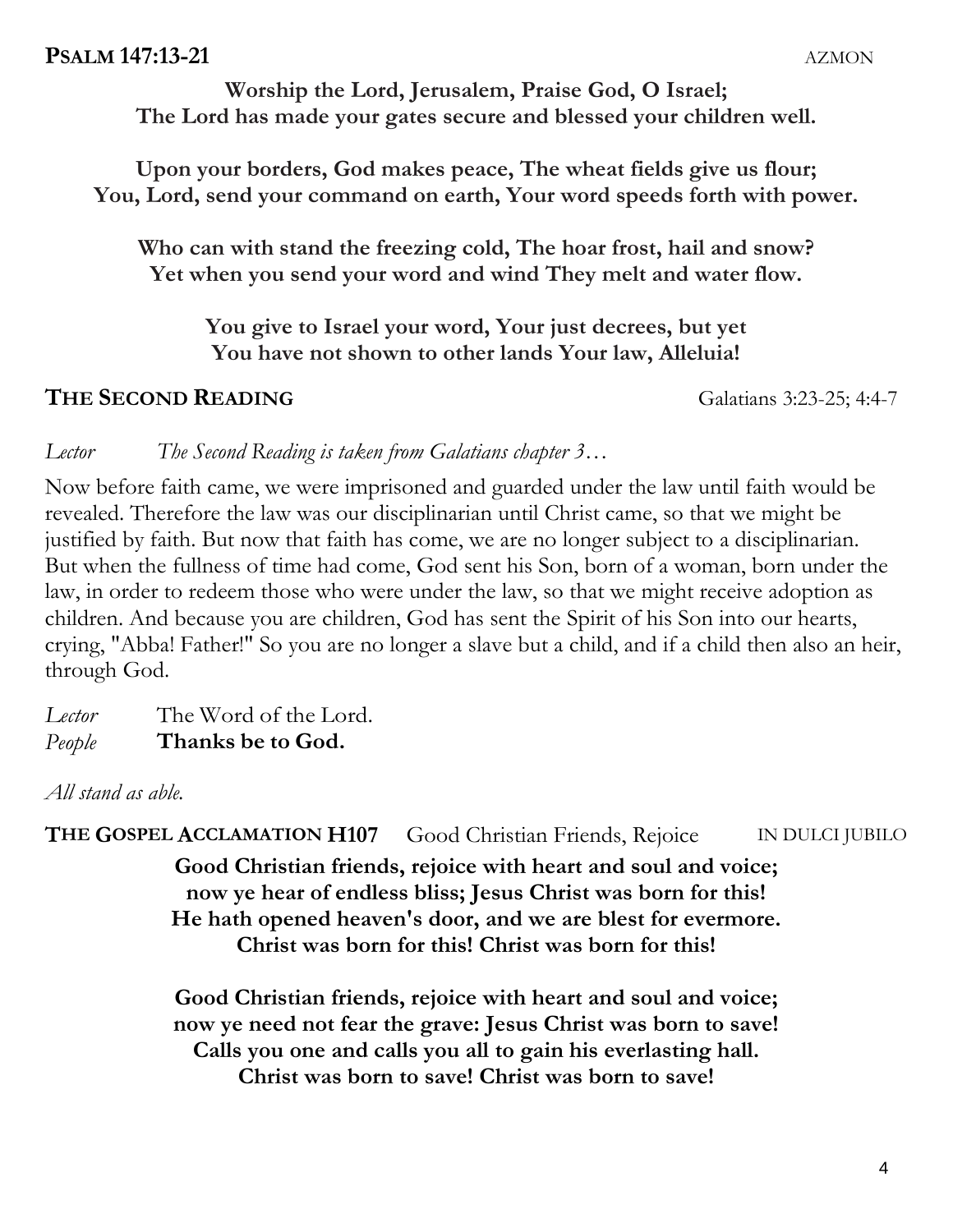## **THE GOSPEL** John 1:1-18

## *Deacon* The Holy Gospel of our Lord Jesus Christ according to John. *People* **Glory to you, Lord Christ.**

*Deacon* In the beginning was the Word, and the Word was with God, and the Word was God. He was in the beginning with God. All things came into being through him, and without him not one thing came into being. What has come into being in him was life, and the life was the light of all people. The light shines in the darkness, and the darkness did not overcome it. There was a man sent from God, whose name was John. He came as a witness to testify to the light, so that all might believe through him. He himself was not the light, but he came to testify to the light. The true light, which enlightens everyone, was coming into the world. He was in the world, and the world came into being through him; yet the world did not know him. He came to what was his own, and his own people did not accept him. But to all who received him, who believed in his name, he gave power to become children of God, who were born, not of blood or of the will of the flesh or of the will of man, but of God. And the Word became flesh and lived among us, and we have seen his glory, the glory as of a father's only son, full of grace and truth. (John testified to him and cried out, "This was he of whom I said, 'He who comes after me ranks ahead of me because he was before me.'") From

his fullness we have all received, grace upon grace. The law indeed was given through Moses; grace and truth came through Jesus Christ. No one has ever seen God. It is God the only Son, who is close to the Father's heart, who has made him known.

*Deacon* The Gospel of the Lord. *People* **Praise to you, Lord Christ.**

*The people sit.*

## **SERMON** The Rev. Whitney Burton

*All stand as able.*

#### **THE NICENE CREED**

*People* **We believe in one God, the Father, the Almighty, maker of heaven and earth, of all that is, seen and unseen. We believe in one Lord, Jesus Christ, the only Son of God, eternally begotten of the Father, God from God, Light from Light, true God from true God, begotten, not made, of one Being with the Father. Through him all things were made. For us and for our salvation he came down from heaven: by the power of the Holy Spirit he became incarnate from the Virgin Mary, and was made man. For our sake he was crucified under Pontius Pilate; he suffered death and was buried. On the third day he rose again in accordance with the Scriptures;**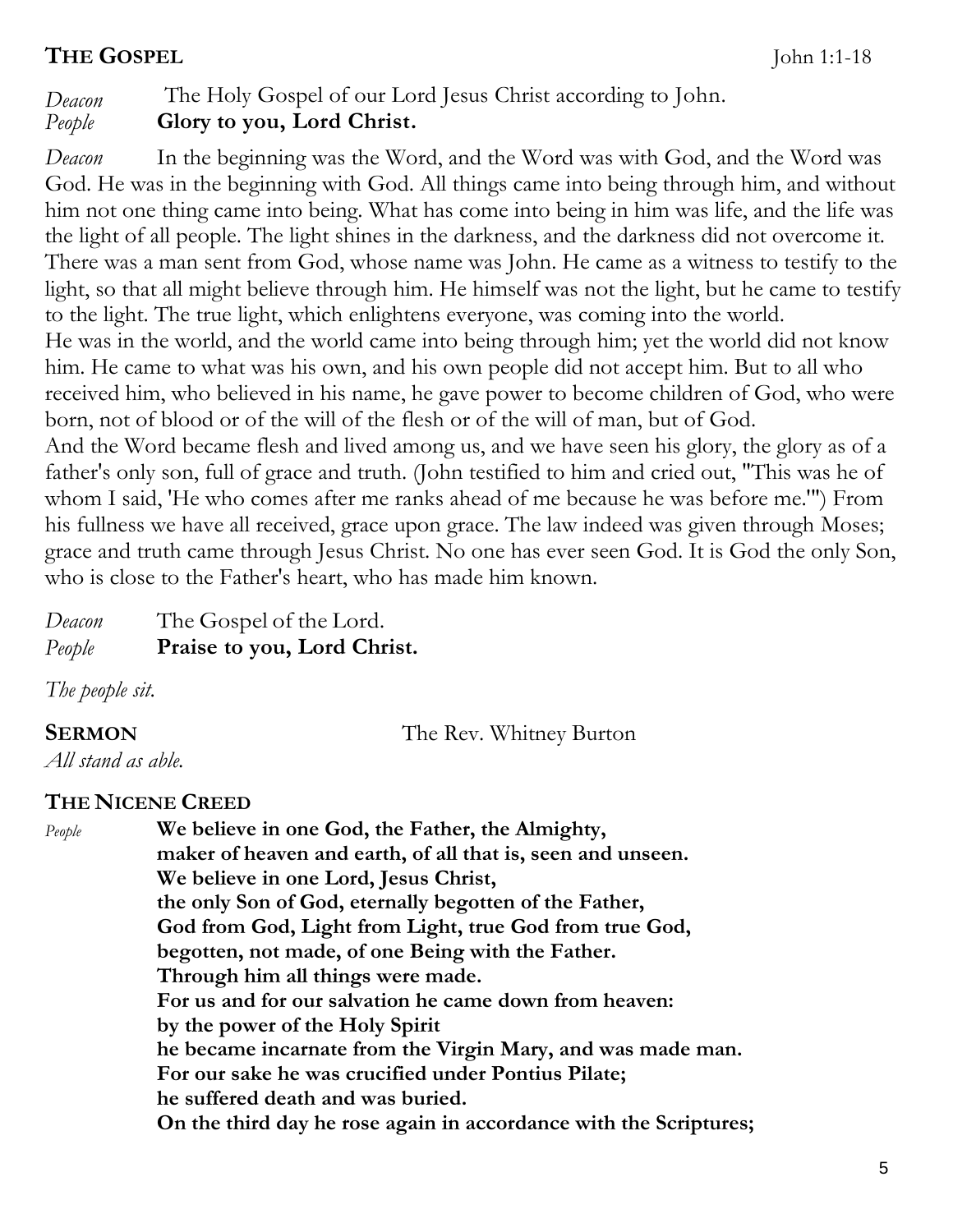**he ascended into heaven and is seated at the right hand of the Father. He will come again in glory to judge the living and the dead, and his kingdom will have no end. We believe in the Holy Spirit, the Lord, the giver of life, who proceeds from the Father and the Son. With the Father and the Son he is worshiped and glorified. He has spoken through the Prophets. We believe in one holy catholic and apostolic Church. We acknowledge one baptism for the forgiveness of sins. We look for the resurrection of the dead, and the life of the world to come. Amen.**

## **THE PRAYERS OF THE PEOPLE**

*Please sit, stand, or kneel, as you prefer.*

*Deacon* Let us pray for the Church and for the world.

- *Lector* Grant, Almighty God, that all who confess your Name may be united in your truth, live together in your love, and reveal your glory in the world. *Silence*
- *Lector* Lord, in your mercy

*People* **Hear our prayer.**

*Lector* Guide the people of this land, and of all the nations, in the ways of justice and peace; that we may honor one another and serve the common good. *Silence*

*Lector* Lord, in your mercy

- *People* **Hear our prayer.**
- *Lector* Give us all a reverence for the earth as your own creation, that we may use its resources rightly in the service of others and to your honor and glory. *Silence*

*Lector* Lord, in your mercy

#### *People* **Hear our prayer.**

*Lector* Bless all whose lives are closely linked with ours, and grant that we may serve Christ in them, and love one another as he loves us. We give you thanks for all the blessings of this life, especially the flowers given today to the Glory of God, and for the birthdays this week for Sally Wakefield, Lisa Little, Donna Brotherhood, Jim Ratliff, Bob DeStefano, Deborah Bouvier, and the anniversaries of Joseph Nixon & Miriam Benitez-Nixon, Jerry &Martha Mullinax, Larry Wilbur & Kristie Hazel-Wilbur*. Silence*

*Lector* Lord, in your mercy

*People* **Hear our prayer.**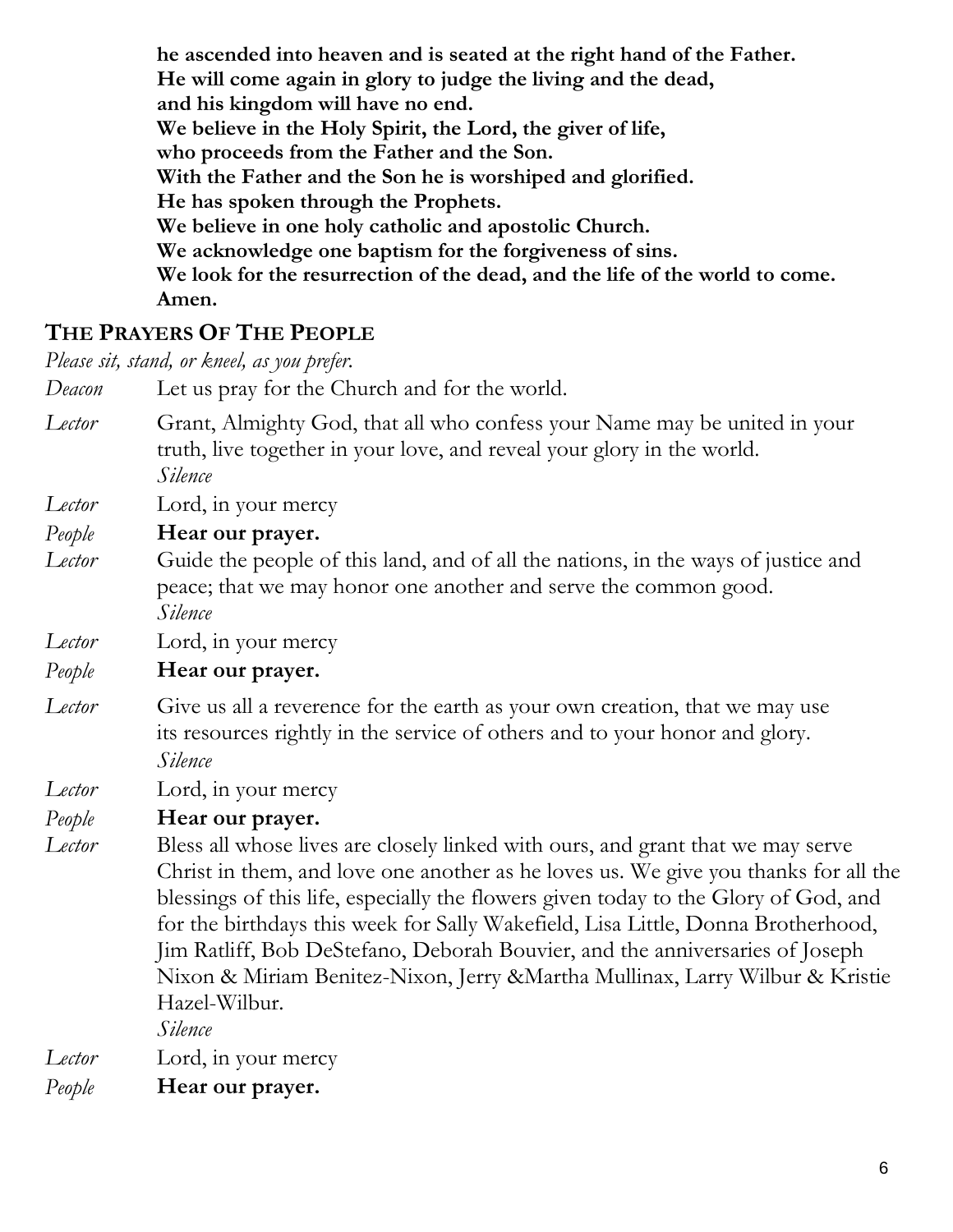*Lector* Comfort and heal all those who suffer in body, mind, or spirit; especially ... [*add names from notebook*] and those we now namealoud or in our hearts [*leave time*, give them courage and hope in their troubles, and bring them the joy of your salvation. *Silence Lector* Lord, in your mercy *People* **Hear our prayer.** *Lector* We commend to your mercy all who have died, (especially . . . [*add names from notebook*]) that your will for them may be fulfilled; and we pray that we may share with all your saints in your eternal kingdom. *Silence* Lord, in your mercy *People* **Hear our prayer.**

*The Celebrant adds a concluding collect.* 

## **CONFESSION & ABSOLUTION:**

*Please kneel or stand as able.*

*Deacon* Let us confess our sins against God and our neighbor. *(Silence is kept.) People* **Most merciful God, we confess that we have sinned against you in thought, word, and deed, by what we have done, and by what we have left undone. We have not loved you with our whole heart; we have not loved our neighbors as ourselves. We are truly sorry and we humbly repent. For the sake of your Son Jesus Christ, have mercy on us and forgive us; that we may delight in your will, and walk in your ways, to the glory of your Name. AMEN.**

*Celebrant* Almighty God have mercy on you, forgive you all your sins through our Lord Jesus Christ, strengthen you in all goodness, and by the power of the Holy Spirit keep you in eternal life.

*All* **AMEN**.

# **THE GREETING OF PEACE**

*Celebrant* The peace of the Lord be always with you.

*People* **And also with you.**

*All may greet one another in the name of the Lord.*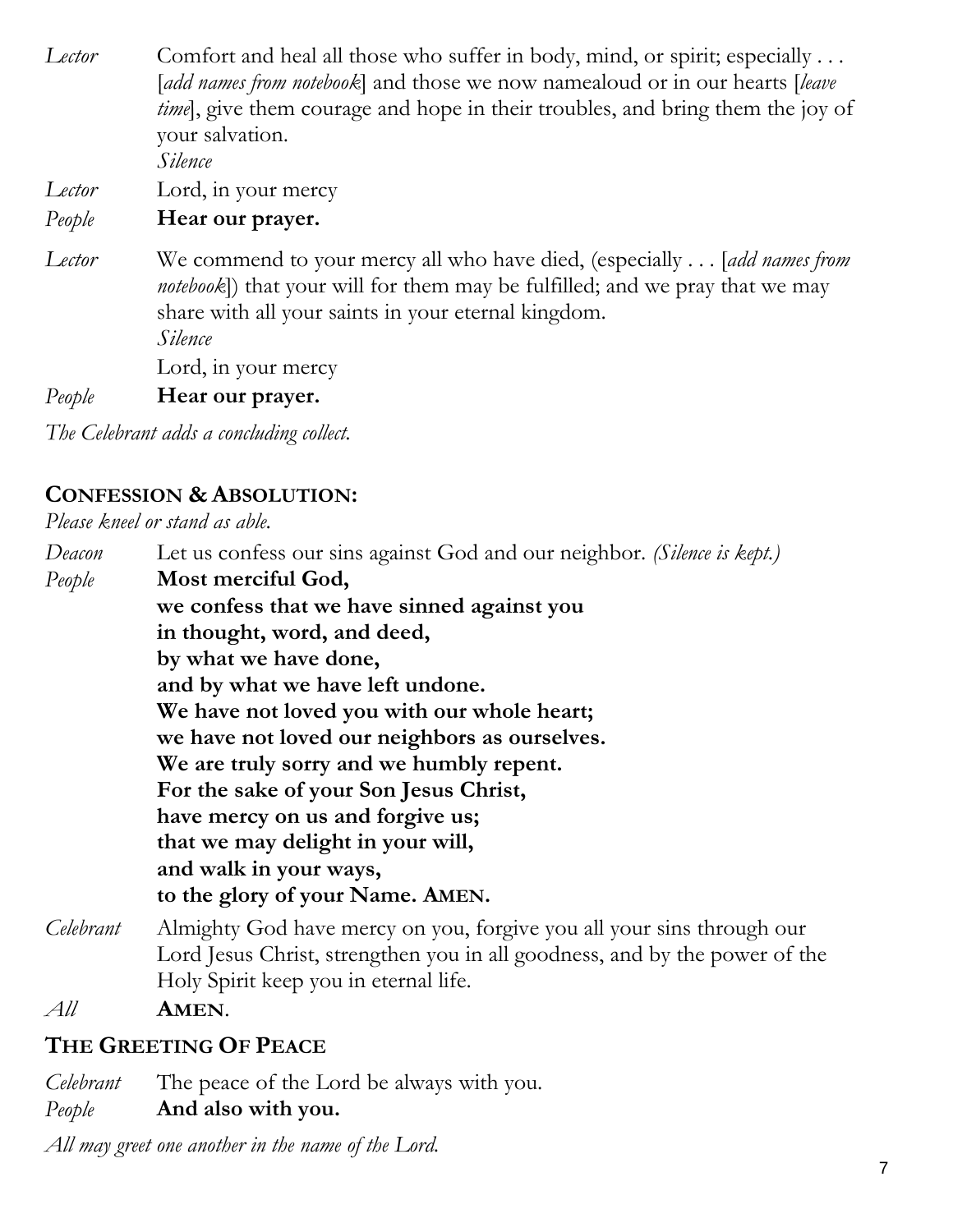# **THE HOLY COMMUNION**

**OFFERTORY SENTENCE**

**OFFERTORY** A Stable Lamp Is Lighted arr. David Hurd

Julian Guini, Soloist

*All stand as able.*

#### **THE PRESENTATION**

*Deacon* We gladly present the fruits of our lives to the God who creates us, redeems us and sustains us. May we have the grace to use them to heal God's world.

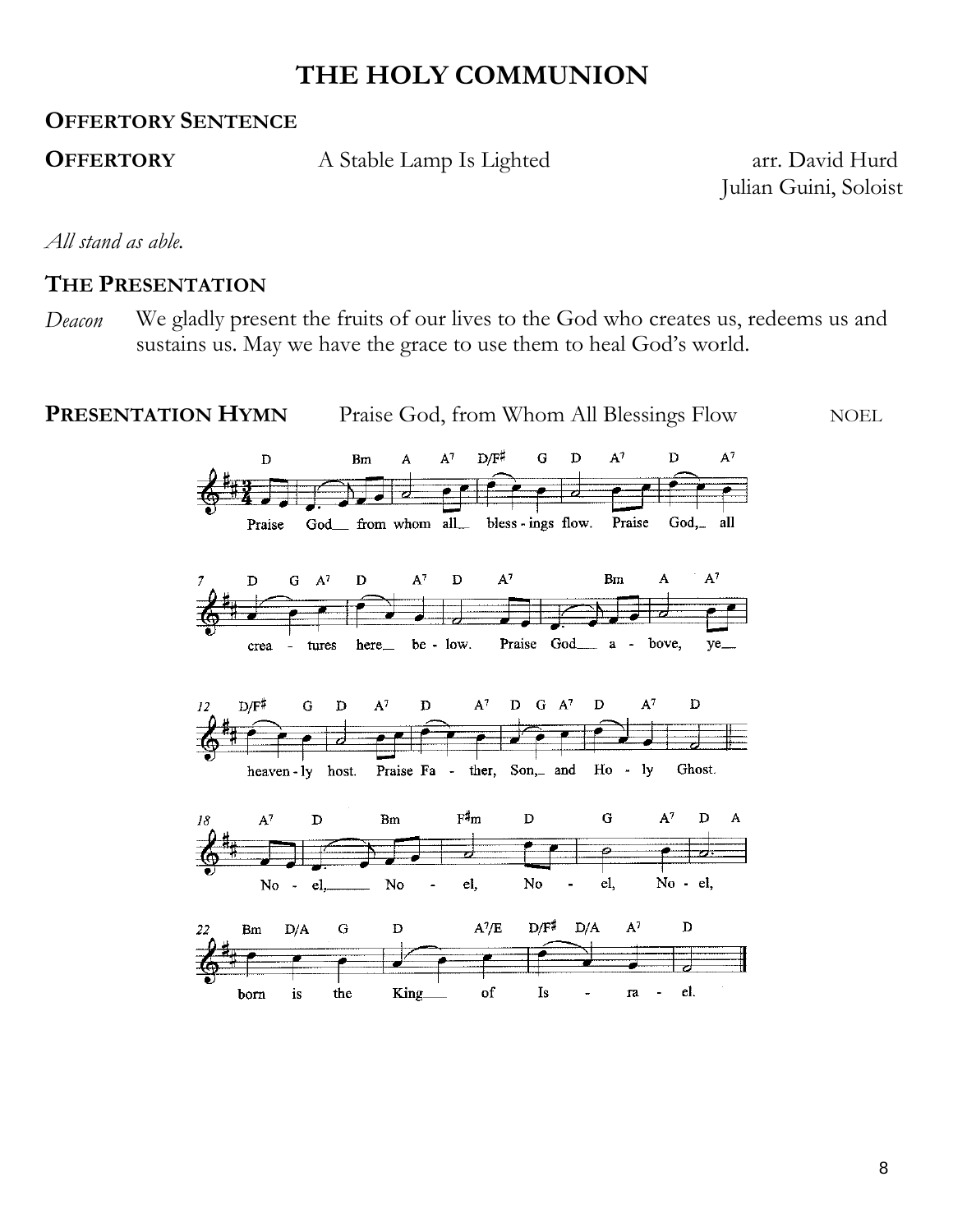## **THE GREAT THANKSGIVING:** Eucharistic Prayer B

| Celebrant | The Lord be with you.                                                                                                                                                             |  |
|-----------|-----------------------------------------------------------------------------------------------------------------------------------------------------------------------------------|--|
| People    | And also with you.                                                                                                                                                                |  |
| Celebrant | Lift up your hearts.                                                                                                                                                              |  |
| People    | We lift them to the Lord.                                                                                                                                                         |  |
| Celebrant | Let us give thanks to the Lord our God.                                                                                                                                           |  |
| People    | It is right to give him thanks and praise.                                                                                                                                        |  |
| Celebrant | It is right, and a good and joyful thing, always and everywhere to give thanks to<br>you, Father Almighty, Creator of heaven and earth.                                           |  |
| Celebrant | (Proper Preface)                                                                                                                                                                  |  |
|           | Therefore, we praise you, joining our voices with Angels and Archangels and with<br>all the company of heaven, who for ever sing this hymn to proclaim the glory of<br>your Name: |  |
| All       | Holy, holy, holy Lord, God of power and might,<br>$S-125$                                                                                                                         |  |
|           | heaven and earth are full of your glory.                                                                                                                                          |  |
|           | Hosanna in the highest. Hosanna in the highest.                                                                                                                                   |  |
|           | Blessed is he who comes in the name of the Lord.                                                                                                                                  |  |
|           | Hosanna in the highest. Hosanna in the highest.                                                                                                                                   |  |

## *The Celebrant continues*

We give thanks to you, O God, for the goodness and love which you have made known to us in creation; in the calling of Israel to be your people; in your Word spoken through the prophets; and above all in the Word made flesh, Jesus, your Son. For in these last days you sent him to be incarnate from the Virgin Mary, to be the Savior and Redeemer of the world. In him, you have delivered us from evil, and made us worthy to stand before you. In him, you have brought us out of error into truth, out of sin into righteousness, out of death into life.

On the night before he died for us, our Lord Jesus Christ took bread; and when he had given thanks to you, he broke it, and gave it to his disciples, and said, "Take, eat: This is my Body, which is given for you. Do this for the remembrance of me."

After supper he took the cup of wine; and when he had given thanks, he gave it to them, and said, "Drink this, all of you: This is my Blood of the new Covenant, which is shed for you and for many for the forgiveness of sins. Whenever you drink it, do this for the remembrance of me." Therefore, according to his command, O Father,

*Celebrant and People* **We remember his death, We proclaim his resurrection, We await his coming in glory;**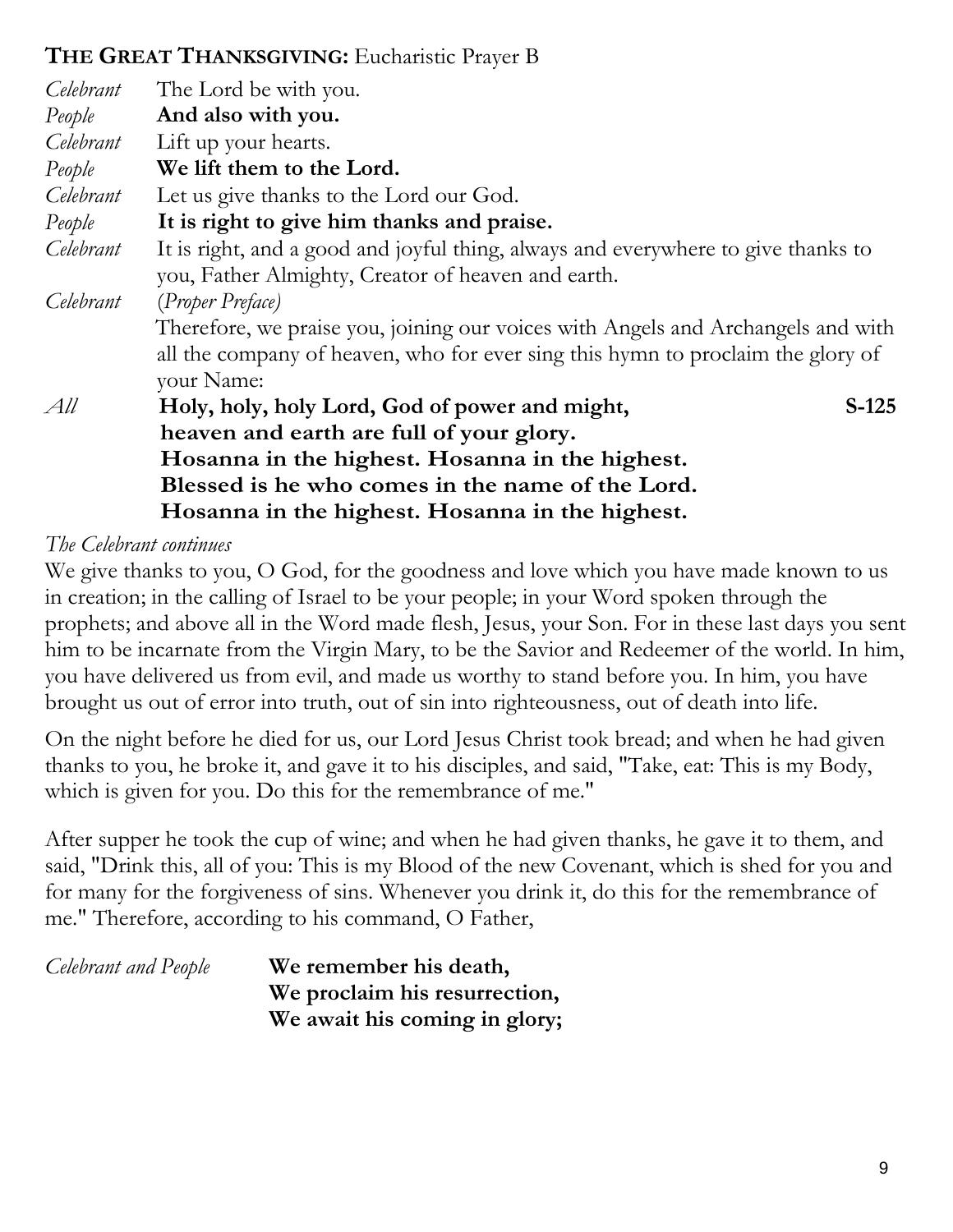#### *The Celebrant continues*

And we offer our sacrifice of praise and thanksgiving to you, O Lord of all; presenting to you, from your creation, this bread and this wine.

We pray you, gracious God, to send your Holy Spirit upon these gifts that they may be the Sacrament of the Body of Christ and his Blood of the new Covenant. Unite us to your Son in his sacrifice, that we may be acceptable through him, being sanctified by the Holy Spirit. In the fullness of time, put all things in subjection under your Christ, and bring us to that heavenly country where, with  $\Box$  and all your saints, we may enter the everlasting heritage of your sons and daughters; through Jesus Christ our Lord, the firstborn of all creation, the head of the Church, and the author of our salvation.

By him, and with him, and in him, in the unity of the Holy Spirit all honor and glory is yours, Almighty Father, now and for ever.

*All* **Amen.** 

## **THE LORD'S PRAYER**

*Celebrant* And now as our Savior Christ has taught us, we are bold to say, *People* **Our Father, who art in heaven, hallowed be thy Name, thy kingdom come, thywill be done, on earth as it is in heaven. Give us this day our daily bread. Andforgive us our trespasses, as we forgive those who trespass against us. And lead us not into temptation, but deliver us from evil. For thine is the kingdom,and the power, and the glory, for ever and ever. Amen.**

## **THE BREAKING OF THE BREAD**

*The Celebrant breaks the consecrated bread. A period of silence is kept.*

*Celebrant* Alleluia! Christ our Passover is sacrificed for us; *People* **Therefore let us keep the feast. Alleluia!**

*Celebrant* The Gifts of God for the People of God.

*All are invited to receive the Sacrament in one kind. If you desire a blessing instead, cross your arms over your chest.*

**COMMUNION** Meditation on "Once in Royal David's City" David Lasky

*Please remain seated.*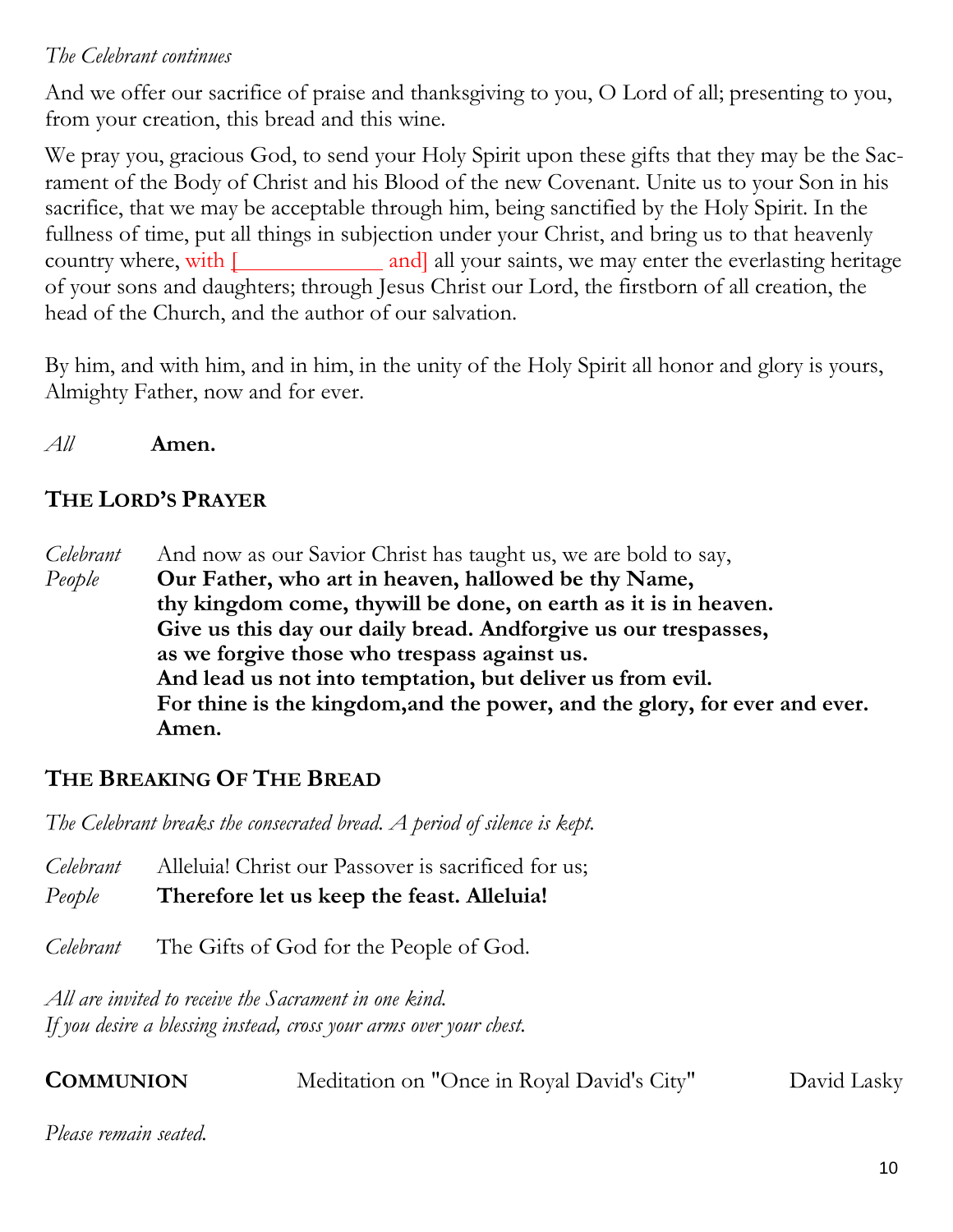**Angels, from the realms of glory, wing your flight o'er all the earth; ye, who sang creation's story, now proclaim Messiah's birth: come and worship, come and worship worship Christ, the new-born King.**

**Sages, leave your contemplations; brighter visions beam afar; seek the great Desire of nations; ye have seen his natal star: come and worship, come and worship worship Christ, the new-born King.**

**Saints before the altar bending, watching long in hope and fear, suddenly the Lord, descending, in his temple shall appear: come and worship, come and worship worship Christ, the new-born King.**

#### **THE PRAYER AFTER COMMUNION**

*Celebrant* Let us pray… *All* **Almighty and everliving God, we thank you for feeding us with the spiritual food of the most precious Body and Blood of your Son our Savior Jesus Christ; and for assuring us in these holy mysteries that we are living members of the Body of your Son, and heirs of your eternal kingdom. And now, Father, send us out to do the work you have given us to do, to love and serve you as faithful witnesses of Christ our Lord. To him, to you, and to the Holy Spirit, be honor and glory, now and for ever. Amen.**

#### **THE BLESSING**

**THE SENDING HYMN 99** Go Tell It on the Mountain GO TELL IT

**Refrain:** 

**Go, tell it on the mountain, over the hills and everywhere; go, tell it on the mountain that Jesus Christ is born!**

**While shepherds kept their watching o'er silent flocks by night, behold, throughout the heavens there shone a holy light. (Refrain)**

**The shepherds feared and trembled when lo! above the earth rang out the angel chorus that hailed our Savior's birth. (Refrain)**

**Down in a lowly manger the humble Christ was born, and God sent us salvation that blessed Christmas morn. (Refrain)**